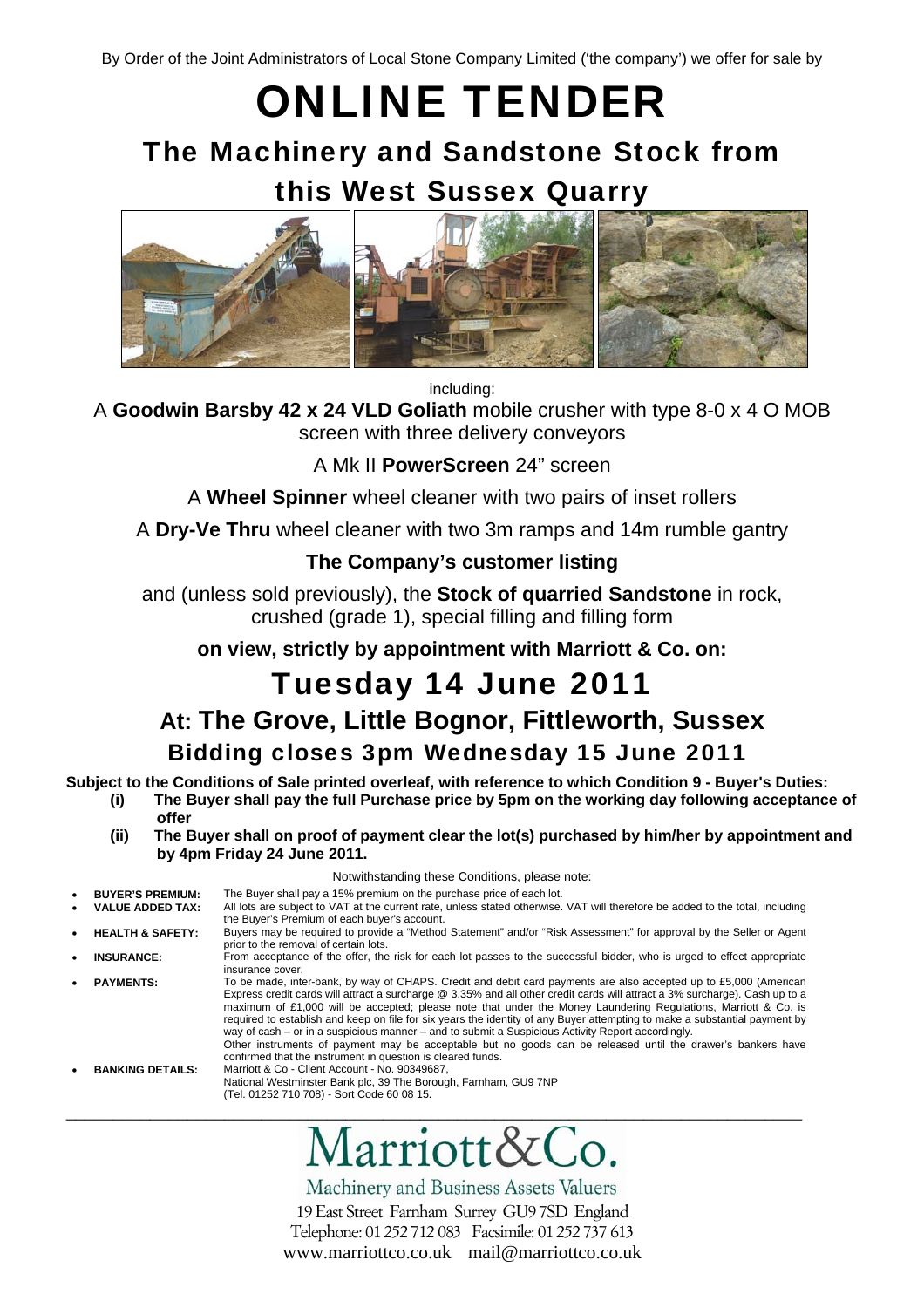### **CONDITIONS OF SALE BY ONLINE AUCTION or ONLINE TENDER 'Online' sales use the internet, licenced software and a remote server over which Marriott & Co. has no control. Marriott & Co. accept no responsibility whatsoever for any bids placed**

#### **1. Conditions of Sale and Definitions**

These conditions of sale together with the information printed on the cover of this catalogue are the only terms and conditions by which the Selling Agent will sell lots to a Buyer.

- In these conditions, references to :
- (a) The "Sale" means the process by which the Selling Agent offers the lots listed in the catalogue for sale by "online auction" or "online tender" by way of the Selling Agent's website, which sale may be completed by the Selling Agent in accordance with Condition 4 below;
- (b) The "Selling Agent" means Marriott Valuers Limited trading as Marriott & Co. or any employee thereof at the time of sale;
- (c) The "Buyer" shall have the meaning ascribed to it in Condition 4 below and the "Buyers" shall be deemed to be principals (for the purpose of these conditions), unless to the knowledge of the Selling Agent they are acting as agents on behalf of a named principal;
- (d) The "Seller" means the person owning or having the right to sell the lot;
- (e) The Interpretation Act 1978 applies to the terms and expressions used in these conditions as if contained in the statute, and these conditions shall be governed by English Law.

#### **2. The Condition of Goods**

Whilst every care has been taken in the preparation of any advertisement, brochure, catalogue, website and other publication, descriptions are necessarily statements of opinion and must not be relied upon as statements of fact. Neither the Seller nor the Selling Agent is responsible for the correctness of any description(s) or photograph(s) of any lot. Buyers are given opportunities at the viewing times to examine lots and will be assumed to have done so.

The Selling Agent sells as agent for the Seller (unless otherwise specifically declared). The Selling Agent is not in a position to know the history or assess the quality of the lots. Lots sold are likely to have been subject to wear and tear caused by use or the effects of age and may have faults and imperfections. Buyers are given opportunities at the viewing times to examine lots and will be assumed to have done so. They must rely solely on their own skill or judgement as to whether lots are fit for any particular purpose and whether they comply with the catalogue description. This sale by online auction or tender is not a consumer sale.

#### **3. Personal Risk and Damage to Property**

Every person on the premises where the lots are being exhibited or sold before, during or after the sale are:

- (a) Deemed to be there at their own risk and neither the Seller nor the Selling Agent shall be liable for any loss, accident or injury sustained howsoever caused; and
- (b) Responsible for any damage they, their carriers or other agents may cause to any lot, to the premises or any other property.

#### **4. Bidding and Ascertainment of the Buyer**

In order to place a bid at our online auction or tender sales, the Buyer must have registered on the Selling Agent's website and will have acknowledged that any bid made is subject to these Conditions of Sale.

All bids made shall therefore be treated as offers made upon these Conditions of Sale and the Buyer is bound by them. Subject to these conditions the Buyer shall be the party notified by the Selling Agent of the acceptance of that party's offer.

For the avoidance of doubt, by making a bid, the bidder agrees to purchase the lot in accordance with these Conditions of Sale. The Seller or the Selling Agent may refuse to accept any offer and shall not be obliged to accept the highest offer.

#### **5. Selling Agent's Discretion**

- The Selling Agent has the right to:
- (a) Refuse any bid;
- (b) Advance the bidding as he may decide;
- (c) Decide whether there has been a dispute as to the bidding and, if so, immediately to re-offer the lot in question;
- (d) Divide, combine and to withdraw any lot;
- (e) Exclude any party from the premises where the lots are being exhibited or sold, or block any party's bid.

#### **6. Sellers' Rights**

- Lots offered for sale are subject to:
- (a) Any reserve price placed by the Seller;
- (b) The right of the Selling Agent to bid on behalf of the Seller;
- (c) When no reserve price has been placed (but in no other case) the right of the Seller to bid personally or through any one agent.
- **7. Duties of Persons Present and Using the Auction/Tender Sale Website**

#### All persons present at the premises or using the Auction/Tender Sale website agree to refrain from conduct which may cause a nuisance to others present or using the website, and to indemnify the Selling Agent against the consequences of any proceedings brought in respect of such conduct.

#### **8. Buyer's Premium and Value Added Tax**

The Buyer shall pay a 15 per cent premium on the purchase price of each lot sold (such premium to belong to the Selling Agent), together with Value Added Tax at the current rate on the purchase price of each lot (unless the lot is notified as not attracting Value Added Tax) and on the premium.

#### **9. Duties of Buyer**

- Upon being notified, the Buyer shall:
- (a) Supply, if so required, a Banker's reference unless prior arrangements have been made;
- (b) Pay, if so required, a deposit of 25 per cent of the purchase price;
- (c) Pay the purchase price together with the Selling Agent's premium plus any chargeable Value Added Tax by 5pm on the working day immediately following acceptance of the offer;
- (d) In accordance with the Health & Safety at Work Regulations and Construction Design & Management Regulations, the Buyer may be required to provide a "Method Statement" and/or "risk assessment" for approval by the Seller and/or the Selling Agent prior to the removal of any lots. The Buyer is responsible for electrical disconnections which must be carried out by a suitably qualified electrician, and the Buyer is responsible for the removal of any fluids and/or waste in and around the lot(s) strictly in accordance with the Control of Substances Hazardous to Health Regulations. The Selling Agent reserves the right to withhold the lot(s), until a satisfactory removal method statement has been provided by the Buyer;
- (e) On proof of payment and by appointment, remove the lot expeditiously and at the latest within five working days following acceptance of offer;
- (f) Where lots are fixed to land and/or buildings, detach such lot safely and lawfully without the use of flame cutters explosives or any other dangerous equipment or processes (unless with previous written permission of the Selling Agent) and forthwith make good any damage to the land and/or buildings and the Buyer undertakes to indemnify the Selling Agent and (where appropriate) the Seller against any costs, damage, claims and demands arising upon such removal. The Selling Agent may require prior to removal a sum from the Buyer to cover the likely damage caused by such removal. The Selling Agent shall be entitled to exercise a lien on any lot purchased by the Buyer until all or any damage or loss has been paid in full.

#### **10. Liability of the Selling Agent and Seller**

- (a) Lots are sold with all faults and defects and with all errors of description and neither the Seller nor the Selling Agent is responsible for any defects whatsoever. All implied conditions relating to description, fitness and quality are accordingly excluded;
- (b) The Seller and the Selling Agent do not make or give, nor has any person in the employment of the Selling Agent any authority to make or give, any express representation or warranty with regard to any lot - except as provided by Condition 11 below.

#### **Risk and Passing of Property**

Subject to Condition 17 below, the Seller warrants to the Selling Agent and to the Buyer that the Seller is the true owner of the lot or is properly authorised to sell it. Each lot is at the sole risk of the Buyer from acceptance of the offer. Title shall not pass to the Buyer until payment has been made in full and until such time the Selling Agent shall have a lien on the lot.

#### **12. Consumer Protection Act 1987**

#### Lots sold are not supplied as new.

**13. Default by the Purchaser**

- If the Buyer fails to comply with his duties, the Selling Agent shall have the right to:
- (a) Resell the lots by Public Auction or otherwise without notice to the Buyer, and if any loss arises from such a resale after deducting the Selling Agent' full costs and expenses, the Buyer shall be responsible to the Selling Agent for that loss (any net surplus to be the Seller's); and
- (b) Where a deposit is paid, to forfeit that deposit; and
- (c) Charge interest on any unpaid balance at the rate of 2 per cent above base rate from time to time; and
- (d) Charge for storage arising after the time for removal at the rate of 25 per cent per annum of the sale price and to release the lots in question to the Buyer only after payment in full of all storage and removal expenses incurred (as well as the full purchase price).

#### **14. Agency and Commissions**

The Selling Agent may execute commissions received on condition that the relevant lots have been viewed by the bidder.

#### **15. Computer Software and Data**

The sale of any computers specifically excludes any software and/or data that may be held on computer carrying media, and the Buyer undertakes to not use and to remove and/or re-licence any software and to not use and to remove all data within the meaning of the Data Protection Act 1998 from the computer carrying media. The Selling Agent reserves the right to retain the computers until the Buyer has complied with this condition.<br>16. Saf

#### **16. Safety of Machinery and Vehicles**

- (a) Lots may not comply with the Health and Safety at Work Act 1974 or other relevant safety legislation; accordingly the Buyer undertakes not to use any lot purchased until satisfied that it complies with the relevant Acts and Regulations relating to such machines and equipment and to indemnify the Selling Agent against any failure to observe this undertaking;
- (b) In the case of the sale of vehicles, no vehicle is warranted or held out to be roadworthy; the Buyer undertakes to ensure that no vehicle is used unless it complies with the Road Traffic Acts and other relevant legislation; the odometer reading of vehicles is not warranted;
- All goods sold are sold as used and are not supplied as new;
- (d) This sale is subject to the Selling Agent being satisfied that all lots are safe, and the Buyer must allow access for a competent person nominated by the Selling Agent to inspect and carry out any necessary portable appliance tests (at the Seller's expense); any item failing a safety test will be excluded from the sale and scrapped.

#### **17. Insolvency and Death**

Where the Selling Agent conducts a sale on behalf of a Seller who is the Receiver, Administrator, Liquidator of Supervisor of a limited company, or Trustee in Bankruptcy or Supervisor of an individual:

- (a) The Seller shall only act as an agent on behalf of the company, bankrupt or individual (as the case may be) and shall be under no personal liability whatsoever in respect of the contract for sale of any lot;
- (b) The Seller and the Selling Agent on his behalf sell whatever right, title or interest the company or the bankrupt or the individual may have in the lot; no warranty is given or authorised to be given by the Seller nor the Selling Agent with regard to the Seller's title to any lot(s) sold; any claims with regard to retention of title or other claims to the lot(s) will be the responsibility of the Buyer without any recourse to the Seller or the Selling Agent; no adjustment will be made if it subsequently transpires that the lot(s) are subject to third party ownership;
- (c) If before title to any lot has passed to the Buyer, being an individual, he dies or enters into a composition or arrangement for the benefit of his creditors or has a Receiving Order in Bankruptcy made against him, or being a body corporate, has a Receiver, an Administrator or a Supervisor appointed or goes into Liquidation or enters into an arrangement for the benefit of its creditors, then in all such cases the contract for sale for such lot may be, at the Selling Agent's discretion, rescinded without notice to the Buyer; upon rescission, any deposit paid by the Buyer shall be forfeited and the Selling Agent shall be entitled to exercise the rights set out in these conditions of sale on the basis of a deemed default by the Buyer.

loc250511cat.jc.doc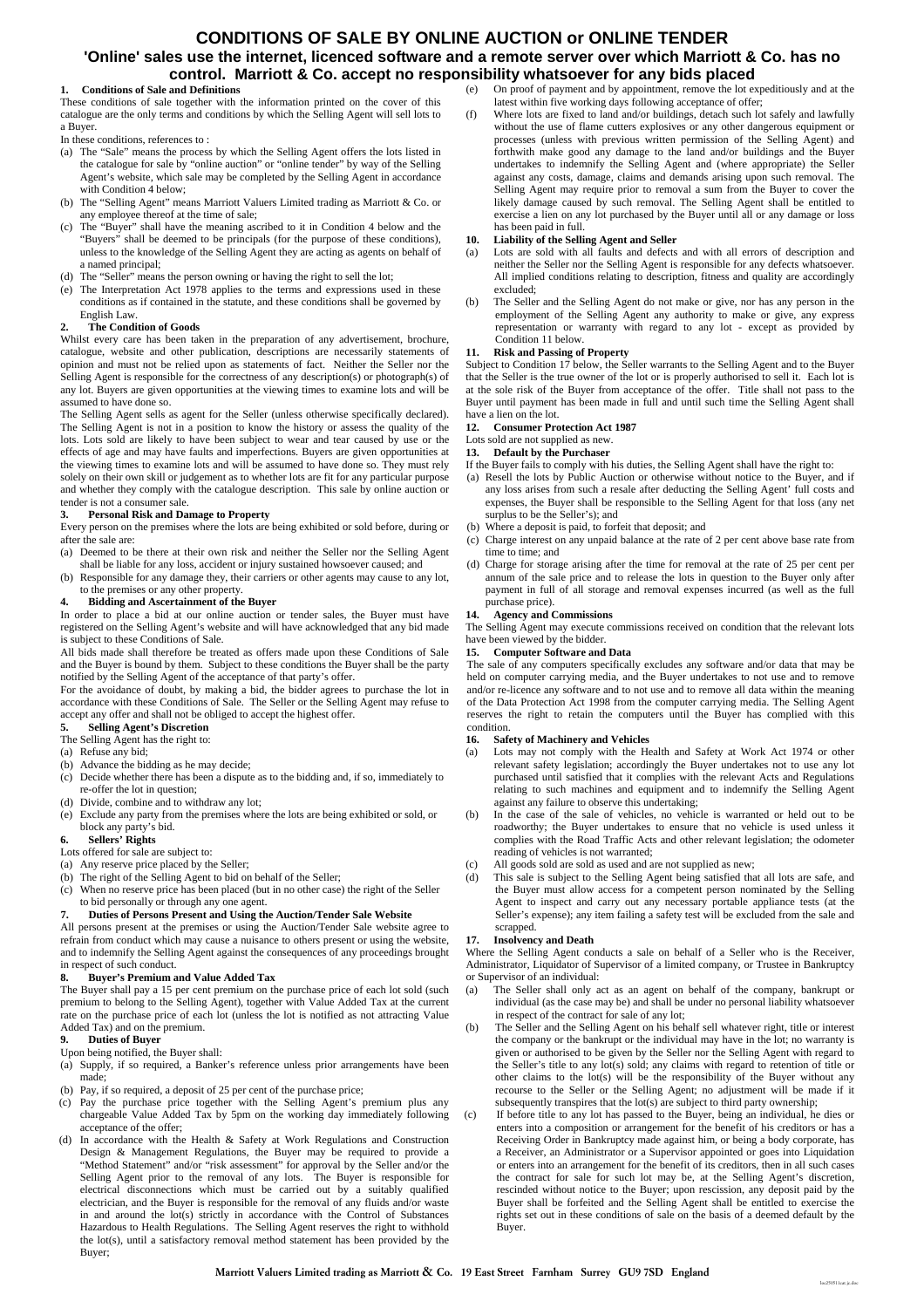## **Tender Form (Ref. LOC 01)**

## **To: Marriott & Co., 19 East Street, Farnham, Surrey, GU9 7SD Fax: 01252 737 613**

I/we hereby tender for the purchase of the lot(s) as described below, and in the event of the offer(s) being accepted agree to complete the purchase in accordance with the Conditions of Sale as printed in this document.

**1** 





A **Goodwin Barsby type 42 x 24 VLD Goliath** mobile crushing machine, no. 29934 and type 8-0 x 4 0 MOB screening machine with three delivery conveyors



Offer Lot 1:

£…………….+15%BP +VAT

**2** 





A **MkII Powerscreen 24"** screening machine **Contact ACCE** Offer Lot 2:



- £…………….+15%BP +VAT
- **3** Offer Lot 3:



A **Wheel Spinner** wheel cleaning system





£…………….+15%BP +VAT





£…………….+15%BP +VAT

|  |  |  |  | A Dry-Ve Thru wheel cleaning system |  |
|--|--|--|--|-------------------------------------|--|
|--|--|--|--|-------------------------------------|--|

|  | $\begin{minipage}[c]{0.9\linewidth} \textbf{Company} \textcolor{red}{\textbf{} \textbf{} \textbf{} \textbf{} \textbf{} \textbf{} \textbf{} \textbf{} \textbf{} \textbf{} \textbf{} \textbf{} \textbf{} \textbf{} \textbf{} \textbf{} \textbf{} \textbf{} \textbf{} \textbf{} \textbf{} \textbf{} \textbf{} \textbf{} \textbf{} \textbf{} \textbf{} \textbf{} \textbf{} \textbf{} \textbf{} \textbf{}$ |
|--|-------------------------------------------------------------------------------------------------------------------------------------------------------------------------------------------------------------------------------------------------------------------------------------------------------------------------------------------------------------------------------------------------------|
|  |                                                                                                                                                                                                                                                                                                                                                                                                       |
|  |                                                                                                                                                                                                                                                                                                                                                                                                       |
|  |                                                                                                                                                                                                                                                                                                                                                                                                       |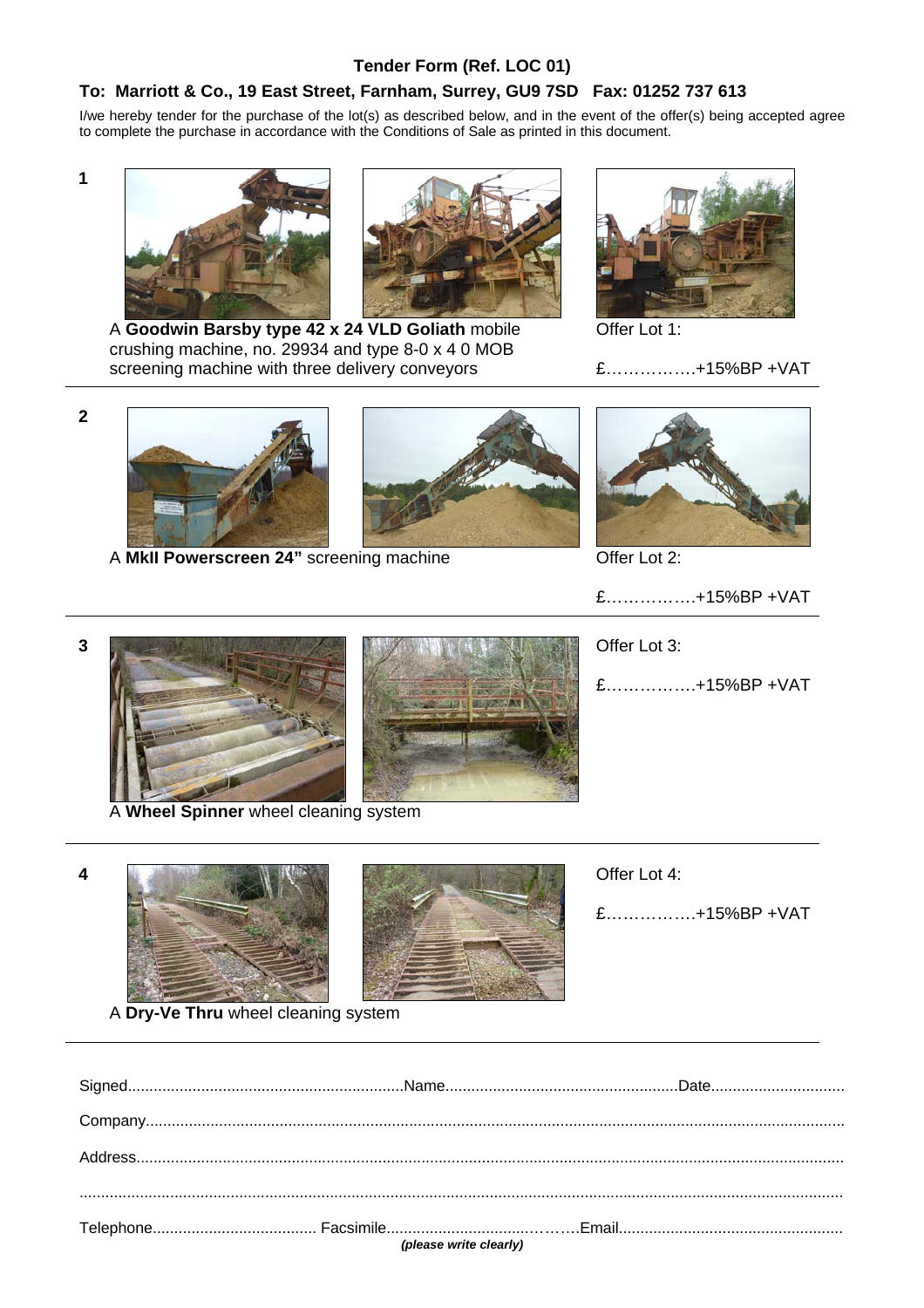## **Tender Form (Ref. LOC 02)**

## **To: Marriott & Co., 19 East Street, Farnham, Surrey, GU9 7SD Fax: 01252 737 613**

I/we hereby tender for the purchase of the lot(s) as described below, and in the event of the offer(s) being accepted agree to complete the purchase in accordance with the Conditions of Sale as printed in this document.

| 5              |                                    | Two Fuel tanks      | Offer Lot 5:<br>£+15%BP +VAT |
|----------------|------------------------------------|---------------------|------------------------------|
| $6\phantom{1}$ |                                    | A Welding generator | Offer Lot 6:<br>£+15%BP +VAT |
| 7              |                                    | A Drilling rig      | Offer Lot 7:<br>£+15%BP +VAT |
| 8              | Drum pumps and sundries, as lotted |                     | Offer Lot 8:<br>£+15%BP +VAT |
|                | The company's customer list        |                     | Offer Lot 9:<br>£+15%BP +VAT |
|                |                                    |                     |                              |
|                |                                    |                     |                              |

*(please write clearly)*